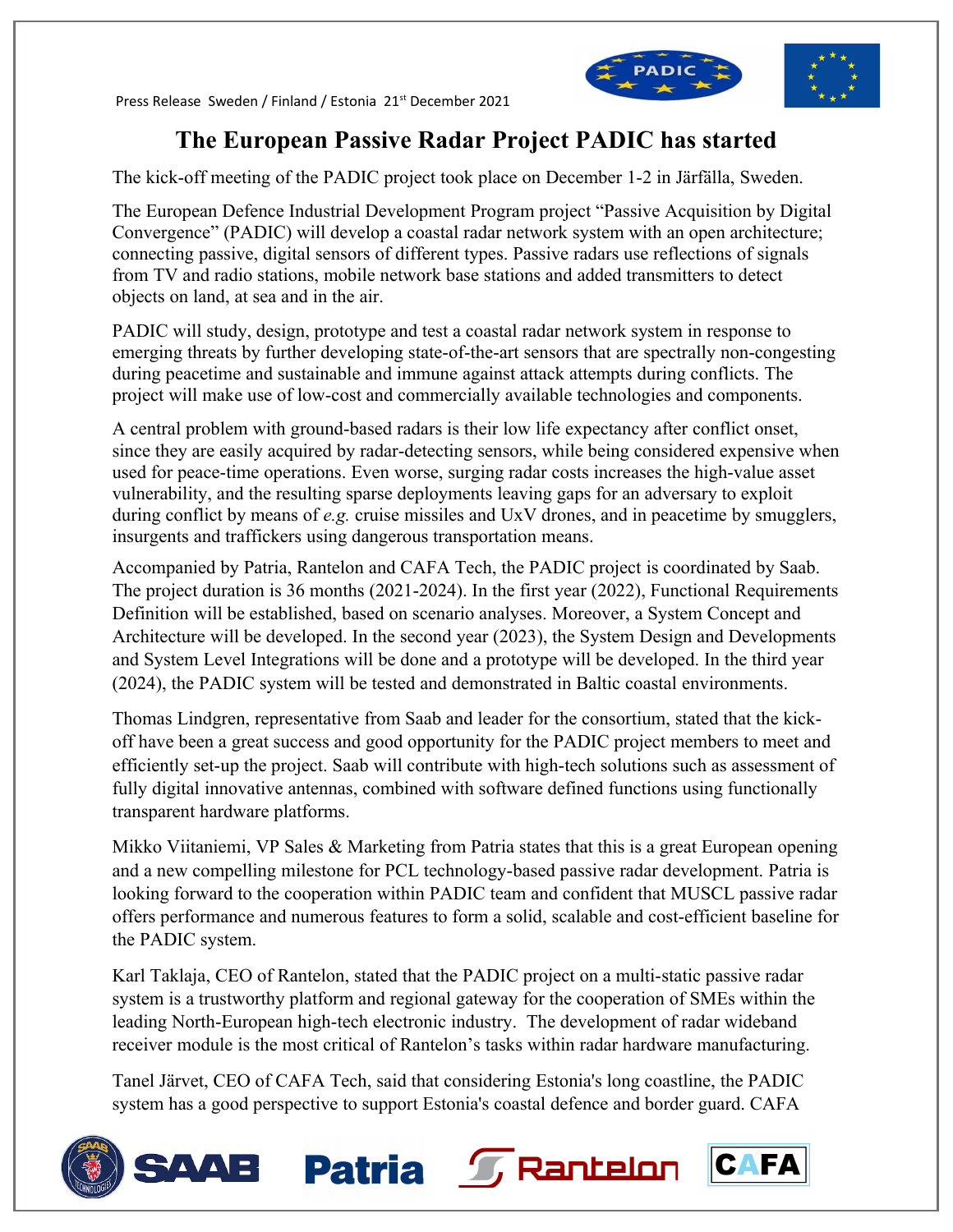Press Release Sweden / Finland / Estonia 21st December 2021



Tech is contributing to the PADIC project's sensor data analytics with Artificial and Convolutional Neural Networks to analyse the huge amount of data collected by passive radars in near real-time (under 1 sec).

#### **About Saab**

Saab (Sweden) is a leading defence and security company with an enduring mission: to help nations keep their people and society safe. Empowered by its 18,000 talented people, Saab constantly pushes the boundaries of technology to create a safer, more sustainable and more equitable world. Saab designs, manufactures and maintains advanced systems in aeronautics, weapons, command and control, sensors and underwater systems. Saab is headquartered in Sweden. It has major operations all over the world and is part of the domestic defence capability of several nations.

Homepage: https://saab.com LinkedIn: https://www.linkedin.com/company/saab/ Twitter: https://twitter.com/saab Facebook: https://www.facebook.com/SAAB/

### **About PATRIA**

Patria (Finland) is an international provider of defence, security and aviation life cycle support services as well as pilot training and technology solutions. Patria provides its aerospace and military customers with equipment availability, continuous performance development as well as selected intelligence, surveillance and management system products and services. Patria's mission is to give its customers confidence in all conditions, and the vision is to be the No. 1 partner for critical operations on land, sea and air. Patria has several locations including Finland, Sweden, Norway, Belgium, Estonia and Spain. Patria employs 3,000 professionals. Patria is owned by the State of Finland (50.1%) and Norwegian Kongsberg Defence & Aerospace AS (49.9%). Patria owns 50% of Norwegian Nammo, and together these three companies form a leading Nordic defence partnership. Homepage: [https://patriagroup.com](https://patriagroup.com/)

LinkedIn: https://www.linkedin.com/company/patria/

Twitter: https://twitter.com/PatriaOyj

Facebook: https://www.facebook.com/patriapeople

### **About RANTELON**

Rantelon (Estonia) designs, develops and manufactures innovative electronic systems with inhouse capabilities in electronics, software, mechanics and radio technology. During its 26 years of operations, Rantelon has become a company with a workforce of almost 60 employees whose level of quality of work has won the company the trust of many established clients from the civil, security and industrial sectors.

Homepage: https://rantelon.ee/en/

LinkedIn: https://www.linkedin.com/company/rantelon/

Facebook: https://www.facebook.com/Rantelon-OÜ-599698707125040